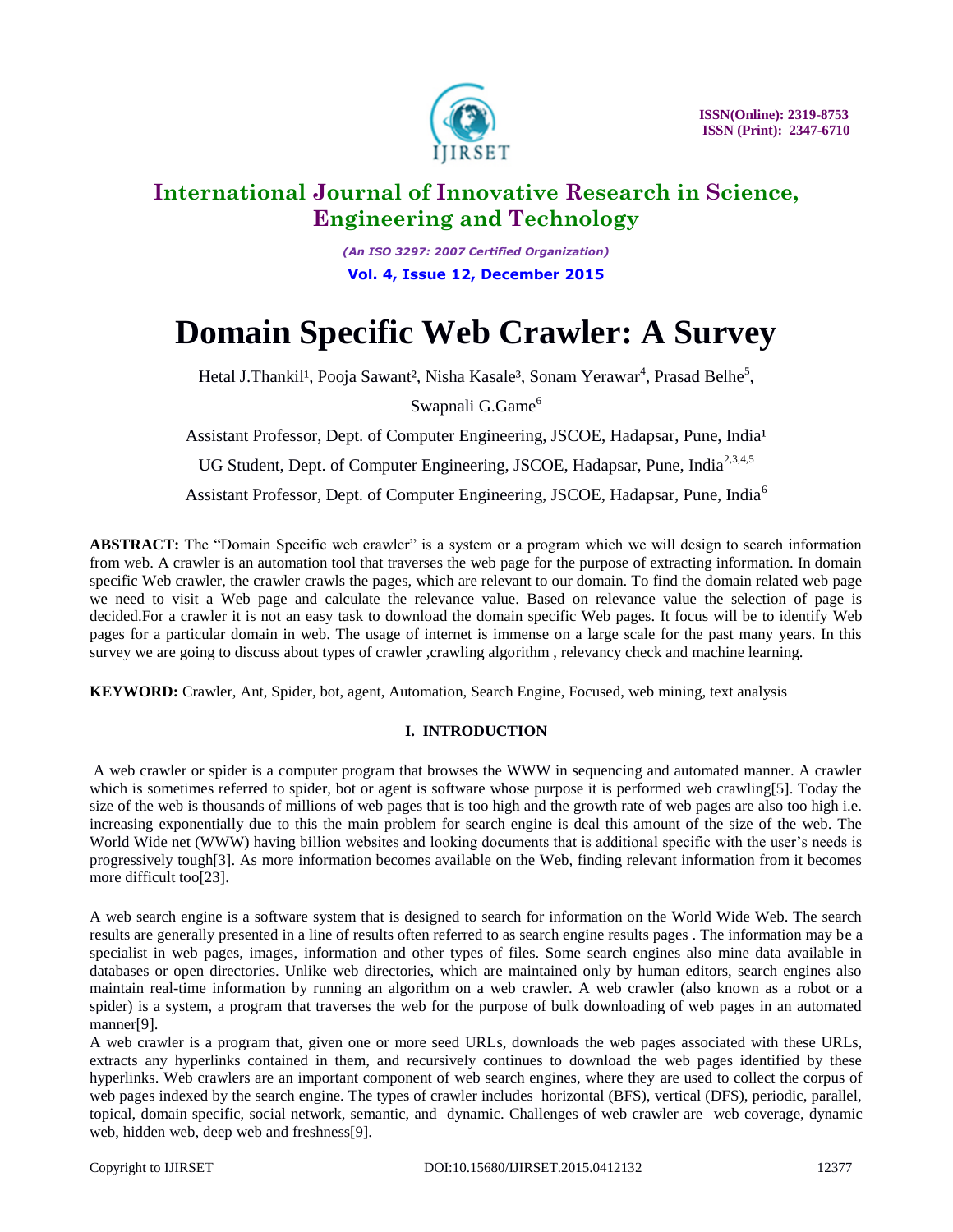

 **ISSN(Online): 2319-8753 ISSN (Print): 2347-6710**

### **International Journal of Innovative Research in Science, Engineering and Technology**

*(An ISO 3297: 2007 Certified Organization)*

#### **Vol. 4, Issue 12, December 2015**

The basic architecture of web crawler is given below (Figure1). More than 13% of the traffic to a web site is generated by web search [8]. Today the size of the web is thousands of millions of web pages that is too high and the growth rate of web pages are also too high i.e. increasing exponentially due to this the main problem for search engine is deal this amount of the size of the web. Due to this large size of web induces low coverage and search engine indexing not cover one third of the publicly available web. By analyzing various log files of different web site they found that maximum web request is generated by web crawler and it is on an average 50%.

#### **II. RELATED WORK**

Most related work in this area is associated with popular search engines and their crawling algorithms and detailed architecture is kept as a business secret. However, web crawlers such as RBSE, the WebCrawler, the World Wide Web Worm, the crawler of the Internet Archive, an early version of the Google crawler, Mercator, Salticus, the WebFountain and the WIRE have published descriptions of their architecture. Besides structural issues, research about Web crawling has focused on parallelism, discovery and control of crawlers for Website administrators, accessing content behind forms (the ―hidden‖ web), detecting mirrors, keeping the freshness of the search engine copy high, long-term scheduling , and focused crawling. In addition, there have been studies on characteristics of the Web, that affect directly the performance of a Web crawler such as detecting communities, characterizing server response time, studying the distribution of web page changes and proposing protocols for web servers to cooperate with crawlers.



Figure1: Architecture of Crawler

Crawling the web is not a programming task, but an algorithm design and system design challenge because of the web content is very large. At present, only Google claims to have indexed over 3 billion web pages. The web has doubled every 9-12 months and the changing rate is very high.About 40% web pages change weekly when we consider slightly change,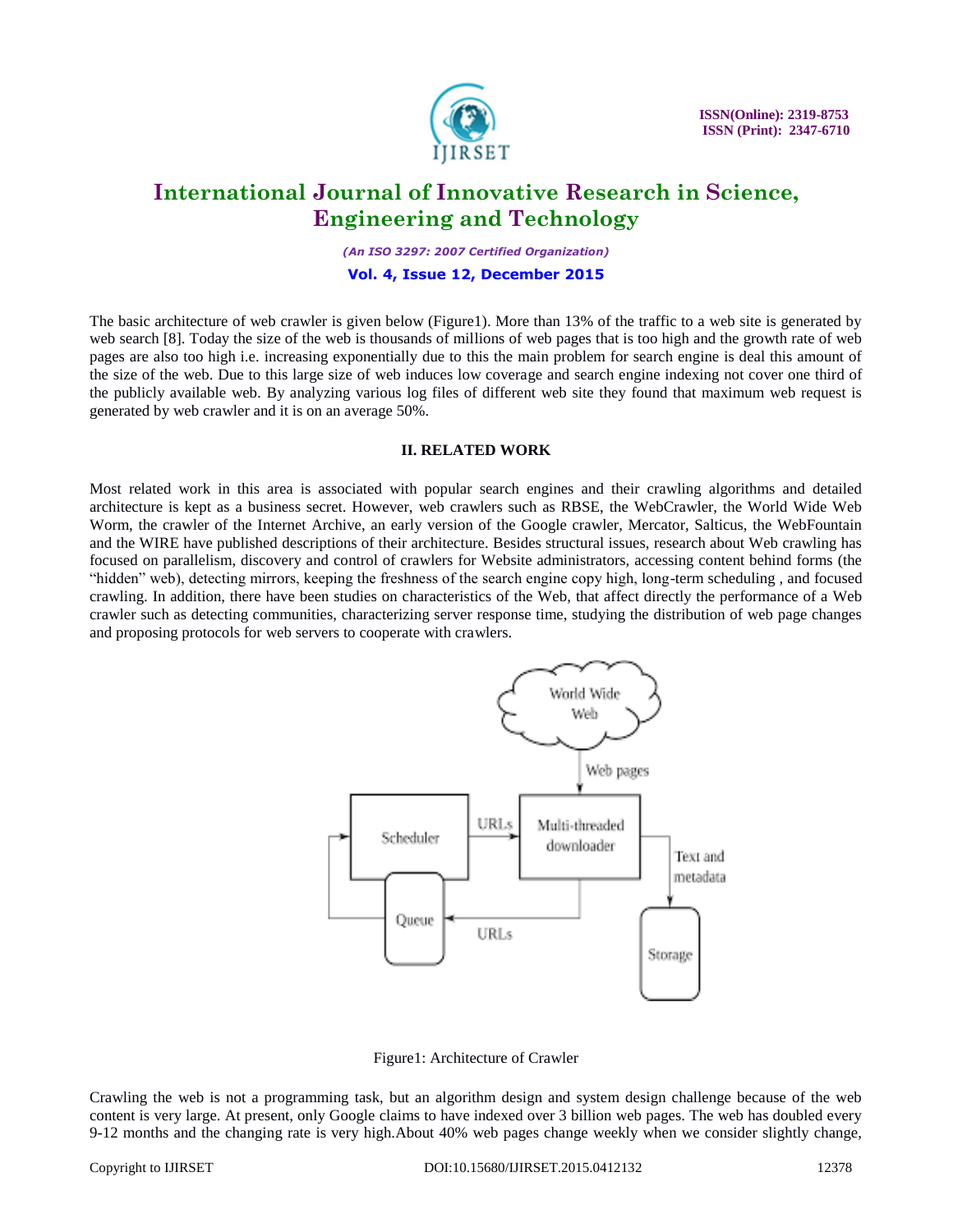

 **ISSN(Online): 2319-8753 ISSN (Print): 2347-6710**

## **International Journal of Innovative Research in Science, Engineering and Technology**

*(An ISO 3297: 2007 Certified Organization)*

#### **Vol. 4, Issue 12, December 2015**

but when we consider changing by one third or more than the changing rate is about 7% weekly.

#### **MAIN TYPES OF CRAWLER**

#### *1.Focused Web Crawler*

Focused Crawler is the Web crawler that tries to download pages that are related to each other. It collects documents which are specific and relevant to the given topic. It is also known as a Topic Crawler because of its way of working . The focused crawler determines the following – Relevancy, Way forward. It determines how far the given page is relevant to the particular topic and how to proceed forward. The benefits of focused web crawler is that it is economically feasible in terms of hardware and network resources, it can reduce the amount of network traffic and downloads . The search exposure of focused web crawler is also huge.

#### *2.Incremental Crawler*

A traditional crawler, in order to refresh its collection, periodically replaces the old documents with the newly downloaded documents. On the contrary, an incremental crawler incrementally refreshes the existing collection of pages by visiting them frequently; based upon the estimate as to how often pages change. It also exchanges less important pages by new and more important pages. It resolves the problem of the freshness of the pages. The benefit of incremental crawler is that only the valuable data is provided to the user, thus network bandwidth is saved and data enrichment is achieved.

#### *3.Distributed Crawler*

Distributed web crawling is a distributed computing technique. Many crawlers are working to

distribute in the process of web crawling, in order to have the most coverage of the web. A central server manages the communication and synchronization of the nodes, as it is geographically distributed. It basically uses Page rank algorithm for its increased efficiency and quality search. The benefit of distributed web crawler is that it is robust against system crashes and other events, and can be adapted to various crawling applications.

#### *4. Parallel Crawler*

Multiple crawlers are often run in parallel, which are referred as Parallel crawlers. A parallel crawler consists of multiple crawling Processes called as C-procs which can run on network of workstations. The Parallel crawlers depend on Page freshness and Page Selection . A Parallel crawler can be on local network or be distributed at geographically distant locations. Parallelization of crawling system is very vital from the point of view of downloading documents in a reasonable amount of time.

| Pp no. | Paper title                                                                                   | Techniques                           | Parameters achieved                     |
|--------|-----------------------------------------------------------------------------------------------|--------------------------------------|-----------------------------------------|
|        | Smart Crawler: A Two-stage Crawler for Site Locating,                                         |                                      | for<br>deep<br>web<br>Coverage          |
|        | Efficiently Harvesting Deep-Web Interfaces In-site Exploring.                                 |                                      | and<br>maintains<br>interfaces          |
|        | $(IEEE-2015)$                                                                                 |                                      | highly efficient crawling.              |
|        | Topical Web Crawling for Domain-Specific Heuristic                                            |                                      | approach for Retrieving domain specific |
|        | Resource Discovery Enhanced by Selectively selectively using link- resources or more relevant |                                      |                                         |
|        | using Link-Context.(IJARI-2015)                                                               | context and ignore Anchor web pages. |                                         |
|        |                                                                                               | text.                                |                                         |

#### **III. LITERATURE SURVEY**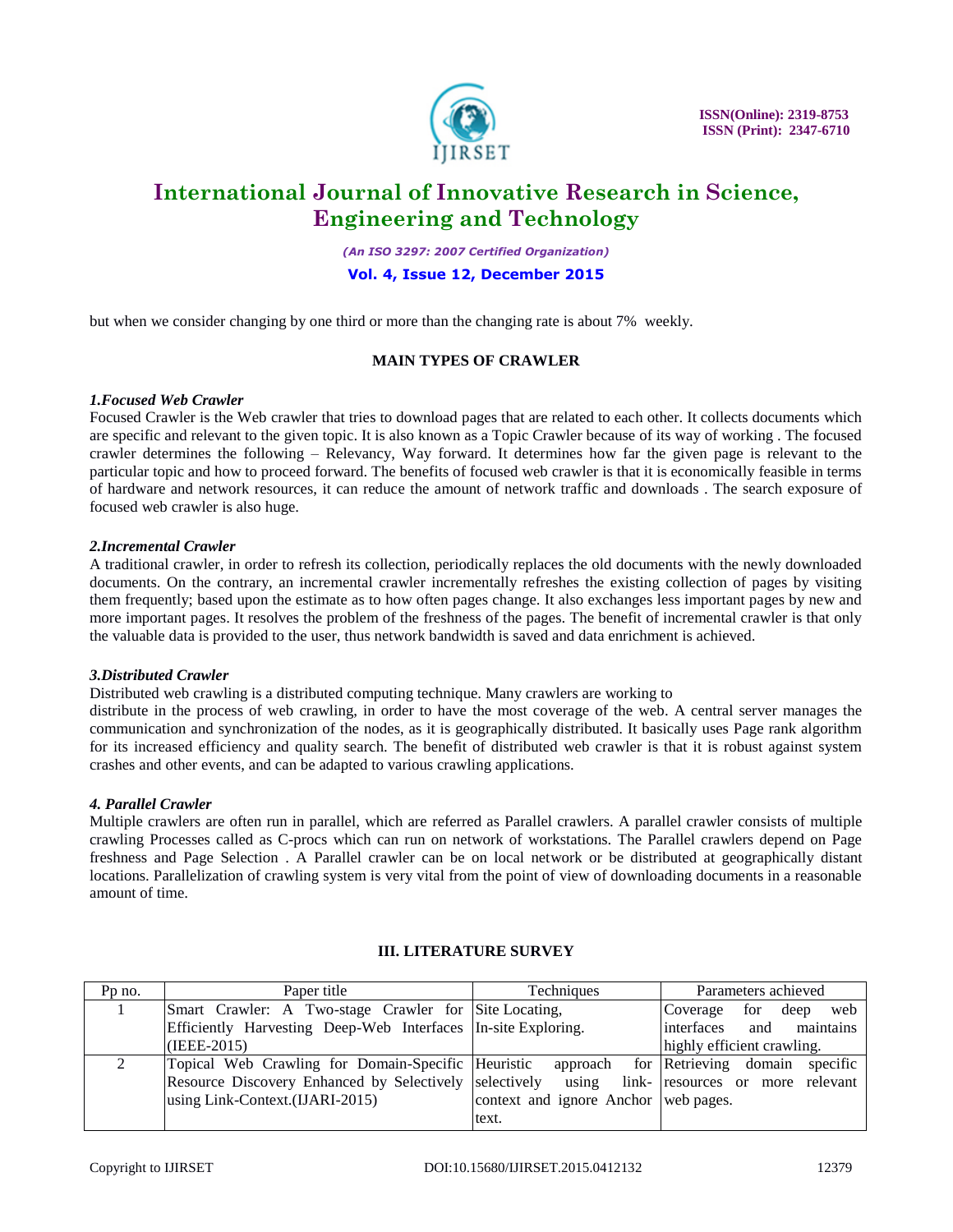

*(An ISO 3297: 2007 Certified Organization)*

### **Vol. 4, Issue 12, December 2015**

| 3                | A Keyword Focused Web Crawler Using Using keyword extract the<br>Domain Engineering and Ontology(IJARCCE-<br>2015)          | URL.                                                                                             | The<br>amount of extracted<br>documents was reduced. Link<br>analyzed, and deleted a good<br>deal of irrelevant websites.          |
|------------------|-----------------------------------------------------------------------------------------------------------------------------|--------------------------------------------------------------------------------------------------|------------------------------------------------------------------------------------------------------------------------------------|
| $\overline{4}$   | Self-Adaptive Semantic Focused Crawler for Heterogeneity,<br>Mining Services Information Discovery(IEEE-<br>2014)           | ubiquity,<br>and Ambiguity.                                                                      | Precisely<br>efficiently<br>and<br>Discovering, formatting, and<br>indexing<br>mining<br>service<br>information over the Internet. |
| 5                | Study of Web Crawler and its Different Focused Web Crawler,<br>Types(IOSR-JCE-2014)                                         | Incremental Crawler,<br>Distributed Crawler,<br>Parallel Crawler.                                | Does not waste resources on<br>irrelevant material.<br>Not have dependency<br>on<br>previous crawler.                              |
| 6                | Comparative Study of Hidden Web Surfacing,<br>A<br>Crawlers(IJCTT-2014)                                                     | Virtual Data Integration.                                                                        | Achieves high coverage with<br>just a small number of queries                                                                      |
| $\boldsymbol{7}$ | Web Crawling Algorithms(2014)                                                                                               | Breadth First Search,<br>Best First Search,<br>Fish Search,<br>A* Search,<br>Adaptive A* Search. | The<br>algorithm<br>work<br>can<br>efficiently in static as well as<br>less dynamic environments.                                  |
| $\,8\,$          | <b>CRAWLING</b><br><b>SURVEY</b><br>OF<br><b>WEB</b><br>ALGORITHMS(2014).                                                   | BFS,<br>DFS,<br>Page rank,<br>Batch-page rank.                                                   | Reduce the network traffic and<br>crawling costs.                                                                                  |
| 9                | Design and Development of a Domain Specific<br>Focused Crawler Using Support<br>Vector<br>Learning Strategy (IJIRCCE-2014). | SVM,<br>classification & regression<br>Analysis.                                                 | Machine learning, flexibility.                                                                                                     |
| $10\,$           | Focused web crawling using named entity<br>recognition for narrow domains(IJRET-2013)                                       | Harvest ratio,<br>Tunneling.                                                                     | Making relevance judgments.                                                                                                        |
| 11               | Enhancing the performance of web Focused<br>CRAWLER using ontology (IJCT-2013)                                              | Relevance calculation.                                                                           | It reduces the number of<br>results extracted.                                                                                     |
| 12               | An Extended Model For Effective Migrating<br>Parallel Web Crawling With Domain Specific<br>And Incremental Crawling.        | Firewall mode,<br>Cross-over mode,<br>Exchange mode.                                             | Yield high quality pages.                                                                                                          |
| 13               | Design and Implementation of a Simple Web<br>Search Engine                                                                  | Page Rank,<br>HITS,<br>Salsa.                                                                    | Anchor text analysis.                                                                                                              |
| 14               | Novel Architecture of Web Crawler for URL<br>Distribution<br>$(ICST-2011)$                                                  | cluster computing,<br>load balancing.                                                            | URLs can be distributed for<br>balancing the load on web<br>crawler and improving its<br>performance.                              |
| 15               | WEB CRAWLER - AN OVERVIEW(IJCSC-<br>2011)                                                                                   | Selection policy,<br>Re-visit policy Politeness<br>policy,<br>Parallelization policy.            | describes<br>Paper<br>about<br>Different<br>types<br>Web<br>of<br>crawler and the policies used<br>in the web crawlers.            |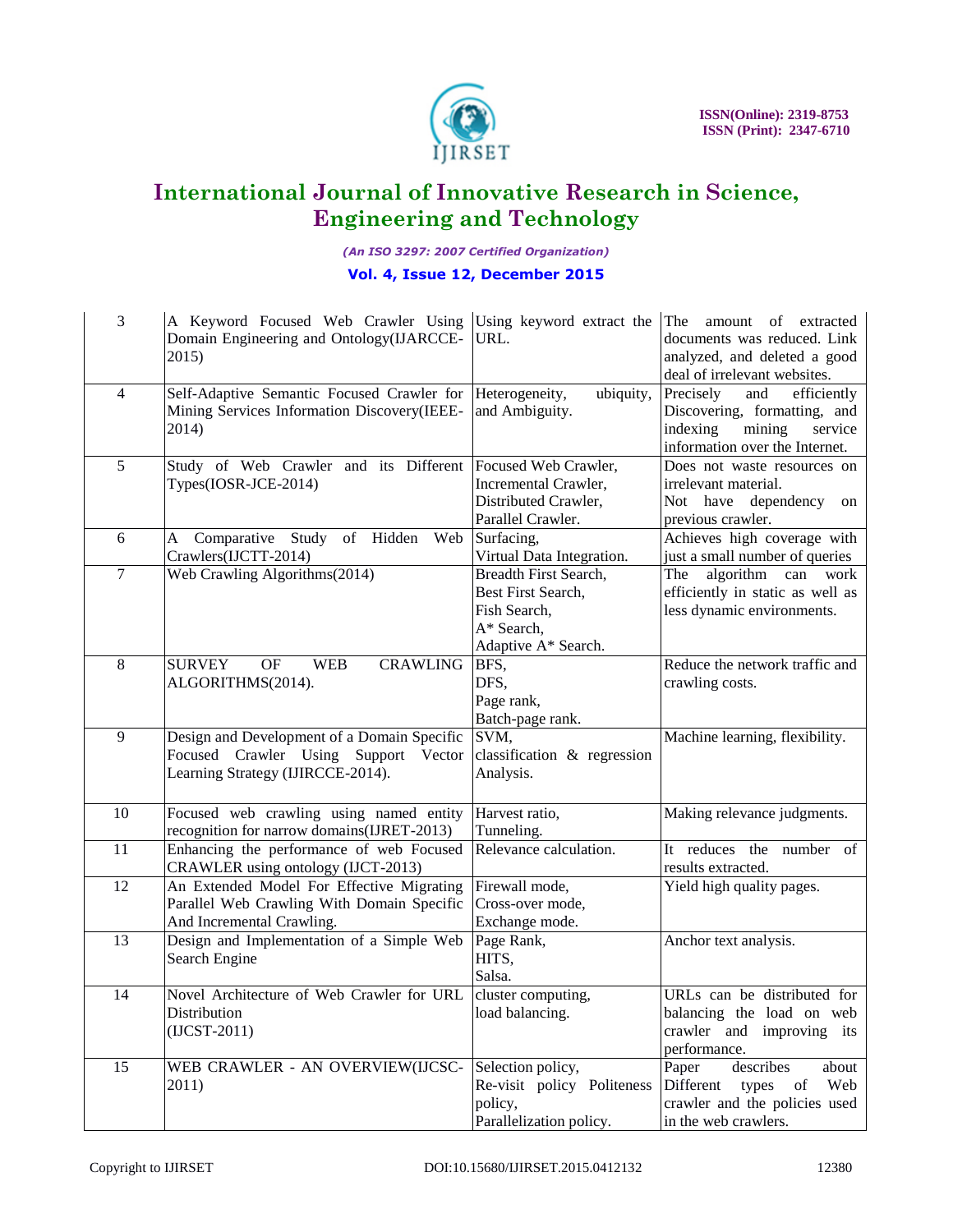

*(An ISO 3297: 2007 Certified Organization)*

#### **Vol. 4, Issue 12, December 2015**

| 16 | A New Approach to Design Graph Based Relevance Calculation for Eliminate the problem<br>Search Engine for Multiple Domains Using All Domains,<br>Different Ontologies (2011)                                            | Checking Domain of a Web   highly scalable.<br>page.                                   | of<br>irrelevant results,                                                                                        |
|----|-------------------------------------------------------------------------------------------------------------------------------------------------------------------------------------------------------------------------|----------------------------------------------------------------------------------------|------------------------------------------------------------------------------------------------------------------|
| 17 | Combining text and link analysis for focused Web information retrieval, Ignores any understanding of<br>crawling—An application for vertical search Vertical search engines and language semantics.<br>engines(SD-2006) | web<br>crawlers.<br><b>focused</b><br>Hypertext combined latent<br>analysis (HCLA).    |                                                                                                                  |
| 18 | Focused crawling: a new approach to topic-<br>specific Web resource discovery                                                                                                                                           | Classification, Distillation,<br>Integration<br>with<br>the<br>crawler.                | Goal-directed crawling.                                                                                          |
| 19 | Crawling the Web                                                                                                                                                                                                        | Naive Best-First Crawler,<br>Shark Search<br>Context Focused Crawler,<br>Info Spiders. | Benefit of using the DOM<br>scalability<br>and<br>structure<br>benefits of distributed topical<br>crawling.      |
| 20 | Domain-Specific Web Site Identification: The<br><b>CROSSMARC Focused Web Crawler</b>                                                                                                                                    | CROSSMARC,<br>Site navigation,<br>Page-filtering,<br>Link-scoring.                     | Present the extraction results<br>according<br>the<br>to<br>user's<br>personal references<br>and<br>constraints. |

#### **IV. CONCLUSION AND FUTURE WORK**

A focused crawler is the web crawler that tries to download the pages that are related to each other. The relevancy in data decides the performance of crawler. Many researchers implemented different crawlers using different algorithm and methods to improve the QoS. In this paper the technique which are useful to speedup and give the relevant result are considered. The given table contains different techniques, methods and their achievement. The QoS is achieved by proper threading and rapid text mining. We came to know the advantages and limitation of different algorithm of web crawling. It is possible to create a Hybrid Crawler which will overcome the limitation of algorithm to improve the quality of crawler.

#### **REFERENCES**

- 1. Feng Zhao, Jingyu Zhou, Chang Nie, Heqing Huang, Hai Jin. Smart Crawler: A Two-stage Crawler for Efficiently Harvesting Deep-Web Interfaces". IEEE 2015.
- 2. Lu Liu, Tao Peng and Wanli Zuo. "Topical Web Crawling for Domain-Specific Resource Discovery Enhanced by Selectively using Link-Context", IJARI,Vol. 12, No. 2, March 2015.
- 3. Gunjan Agre, Snehlata Dongre. "A Keyword Focused Web Crawler Using Domain Engineering and Ontology", IJARCCE, Vol. 4, Issue 3, March 2015.
- 4. Hai Dong, Member, IEEE, and Farookh Khadeer Hussain. "Self-:Adaptive Semantic Focused Crawler for Mining Services Information Discovery" IEEE, VOL. 10, NO. 2, MAY 2014
- 5. Trupti V. Udapure, Ravindra D. Kale, Rajesh C. Dharmik."Study of Web Crawler and its Different Types", IOSR-JCE, e-ISSN: 2278-0661, p-ISSN: 2278-8727Vol. 16, Issue 1, Ver. VI (Feb. 2014), PP 01-05.
- 6. Sonali Gupta, Komal Kumar Bhatia. "A Comparative Study of Hidden Web Crawlers", IJCTT, Vol. 12, No. 3, June 2011.
- 7. Aviral Nigam. "Web Crawling Algorithms", Vol. 4 Iss. 3, PP. 63-67, Sept. 2014.
- 8. Rahul kumar, Anurag Jain and Chetan Agrawal. "Survey Of Web Crawling Algorithms", AVC, Vol.1, No.2/3, September 2014.
- 9. M. Selvakumar, Dr. A.Vijaya."Design and Development of a Domain Specific Focused Crawler Using Support Vector Learning Strategy", JIRCCE, Vol.2, Special Issue 5, October 2014.
- 10. Sameendra Samarawickrama, Lakshman Jayaratne. "Focused Web Crawling Using Named Entity Recognition For Narrow Domains", IJRET, ISSN: